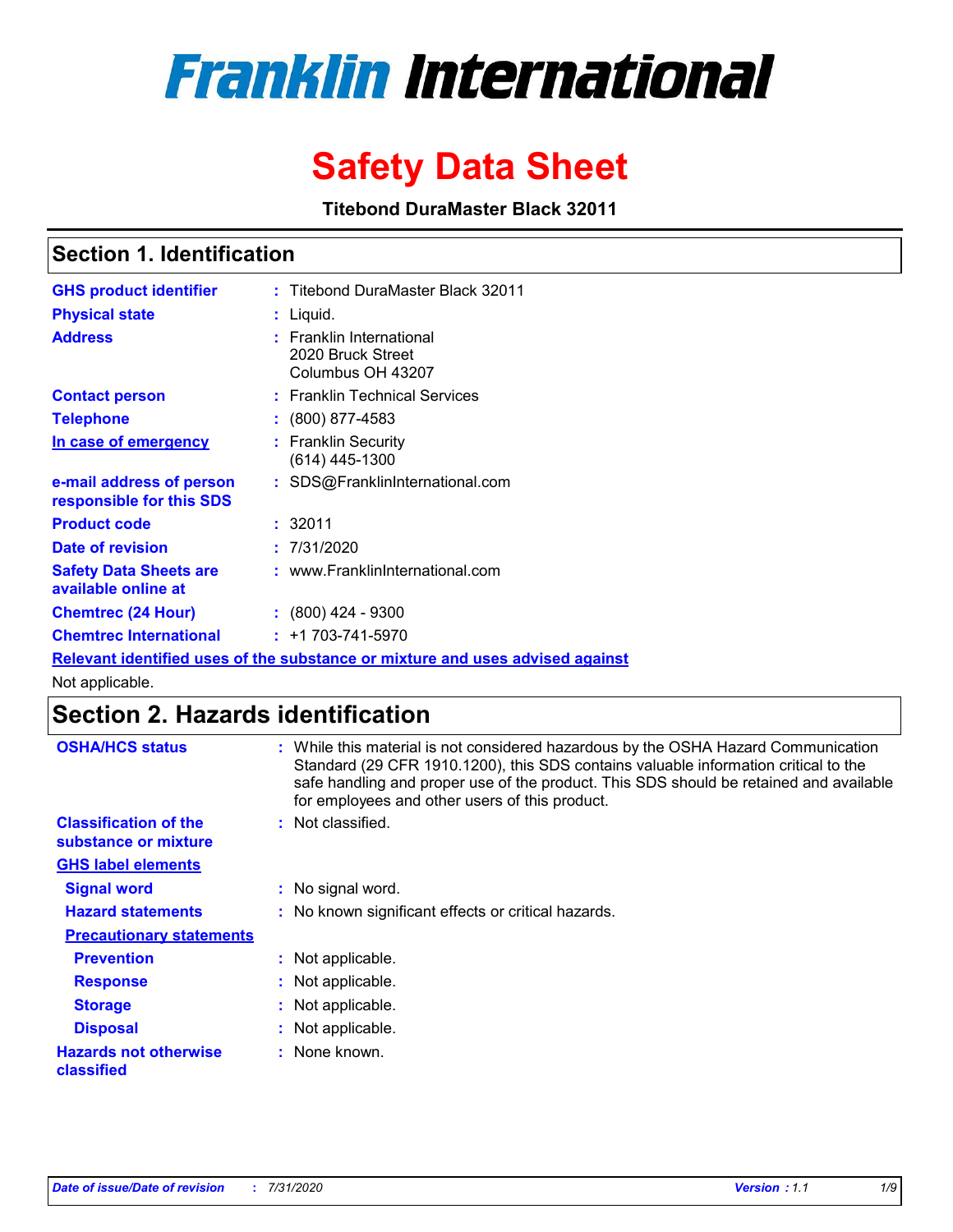# **Section 3. Composition/information on ingredients**

**Substance/mixture :** Mixture

Any concentration shown as a range is to protect confidentiality or is due to batch variation.

**There are no ingredients present which, within the current knowledge of the supplier and in the concentrations applicable, are classified as hazardous to health or the environment and hence require reporting in this section. Occupational exposure limits, if available, are listed in Section 8.**

# **Section 4. First aid measures**

| <b>Description of necessary first aid measures</b>        |                                                                                                                                                                                                                                                                                                                                                |
|-----------------------------------------------------------|------------------------------------------------------------------------------------------------------------------------------------------------------------------------------------------------------------------------------------------------------------------------------------------------------------------------------------------------|
| <b>Eye contact</b>                                        | : Immediately flush eyes with plenty of water, occasionally lifting the upper and lower<br>eyelids. Check for and remove any contact lenses. Get medical attention if irritation<br>occurs.                                                                                                                                                    |
| <b>Inhalation</b>                                         | : Remove victim to fresh air and keep at rest in a position comfortable for breathing. Get<br>medical attention if needed.                                                                                                                                                                                                                     |
| <b>Skin contact</b>                                       | : Flush contaminated skin with plenty of water. Remove contaminated clothing and<br>shoes. Get medical attention if needed.                                                                                                                                                                                                                    |
| <b>Ingestion</b>                                          | : Wash out mouth with water. Remove victim to fresh air and keep at rest in a position<br>comfortable for breathing. If material has been swallowed and the exposed person is<br>conscious, give small quantities of water to drink. Do not induce vomiting unless<br>directed to do so by medical personnel. Get medical attention if needed. |
| <b>Most important symptoms/effects, acute and delayed</b> |                                                                                                                                                                                                                                                                                                                                                |
| <b>Potential acute health effects</b>                     |                                                                                                                                                                                                                                                                                                                                                |
| <b>Eye contact</b>                                        | : This product may irritate eyes upon contact.                                                                                                                                                                                                                                                                                                 |
| <b>Inhalation</b>                                         | : No known significant effects or critical hazards.                                                                                                                                                                                                                                                                                            |
| <b>Skin contact</b>                                       | : No known significant effects or critical hazards.                                                                                                                                                                                                                                                                                            |
| <b>Ingestion</b>                                          | : No known significant effects or critical hazards.                                                                                                                                                                                                                                                                                            |
| <b>Over-exposure signs/symptoms</b>                       |                                                                                                                                                                                                                                                                                                                                                |
| Eye contact                                               | : No specific data.                                                                                                                                                                                                                                                                                                                            |
| <b>Inhalation</b>                                         | : No specific data.                                                                                                                                                                                                                                                                                                                            |
| <b>Skin contact</b>                                       | : No specific data.                                                                                                                                                                                                                                                                                                                            |
| <b>Ingestion</b>                                          | : No specific data.                                                                                                                                                                                                                                                                                                                            |
|                                                           | Indication of immediate medical attention and special treatment needed, if necessary                                                                                                                                                                                                                                                           |
| <b>Notes to physician</b>                                 | : Treat symptomatically. Contact poison treatment specialist immediately if large<br>quantities have been ingested or inhaled.                                                                                                                                                                                                                 |
| <b>Specific treatments</b>                                | : No specific treatment.                                                                                                                                                                                                                                                                                                                       |
| <b>Protection of first-aiders</b>                         | : No action shall be taken involving any personal risk or without suitable training.                                                                                                                                                                                                                                                           |
|                                                           |                                                                                                                                                                                                                                                                                                                                                |

**See toxicological information (Section 11)**

### **Section 5. Fire-fighting measures**

| <b>Extinguishing media</b>                           |                                                                                       |
|------------------------------------------------------|---------------------------------------------------------------------------------------|
| <b>Suitable extinguishing</b><br>media               | : Use an extinguishing agent suitable for the surrounding fire.                       |
| Unsuitable extinguishing<br>media                    | : None known.                                                                         |
| <b>Specific hazards arising</b><br>from the chemical | : In a fire or if heated, a pressure increase will occur and the container may burst. |
| <b>Hazardous thermal</b><br>decomposition products   | : No specific data.                                                                   |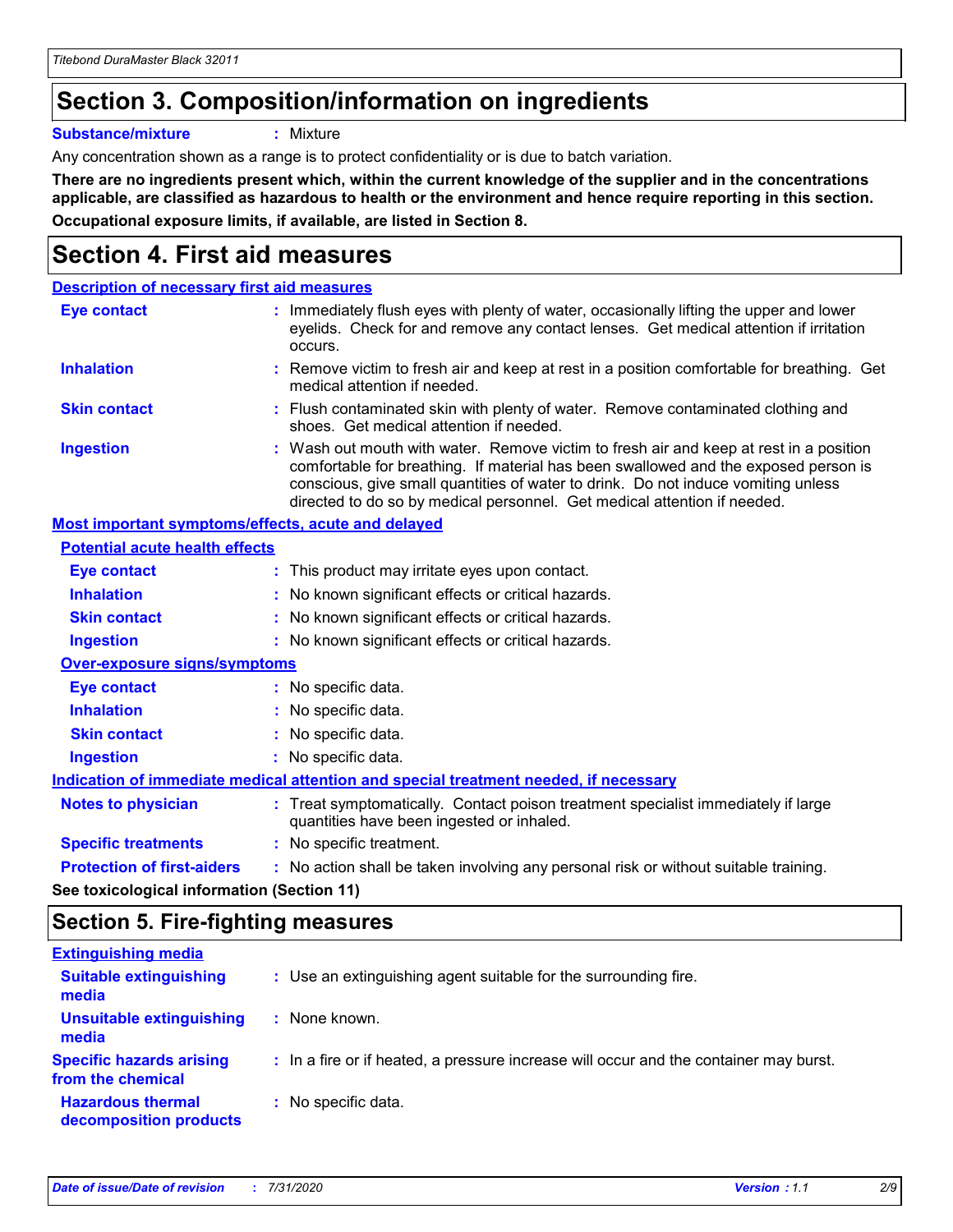# **Section 5. Fire-fighting measures**

| <b>Special protective actions</b><br>for fire-fighters   | : Promptly isolate the scene by removing all persons from the vicinity of the incident if<br>there is a fire. No action shall be taken involving any personal risk or without suitable<br>training. |
|----------------------------------------------------------|-----------------------------------------------------------------------------------------------------------------------------------------------------------------------------------------------------|
| <b>Special protective</b><br>equipment for fire-fighters | Fire-fighters should wear appropriate protective equipment and self-contained breathing<br>apparatus (SCBA) with a full face-piece operated in positive pressure mode.                              |

# **Section 6. Accidental release measures**

| <b>Personal precautions, protective equipment and emergency procedures</b> |  |                                                                                                                                                                                                                                                                                                                                                                                                                                                                                                                                                                                            |
|----------------------------------------------------------------------------|--|--------------------------------------------------------------------------------------------------------------------------------------------------------------------------------------------------------------------------------------------------------------------------------------------------------------------------------------------------------------------------------------------------------------------------------------------------------------------------------------------------------------------------------------------------------------------------------------------|
| <b>For non-emergency</b><br>personnel                                      |  | : No action shall be taken involving any personal risk or without suitable training.<br>Evacuate surrounding areas. Keep unnecessary and unprotected personnel from<br>entering. Do not touch or walk through spilled material. Put on appropriate personal<br>protective equipment.                                                                                                                                                                                                                                                                                                       |
| For emergency responders                                                   |  | : If specialized clothing is required to deal with the spillage, take note of any information in<br>Section 8 on suitable and unsuitable materials. See also the information in "For non-<br>emergency personnel".                                                                                                                                                                                                                                                                                                                                                                         |
| <b>Environmental precautions</b>                                           |  | : Avoid dispersal of spilled material and runoff and contact with soil, waterways, drains<br>and sewers. Inform the relevant authorities if the product has caused environmental<br>pollution (sewers, waterways, soil or air).                                                                                                                                                                                                                                                                                                                                                            |
| <b>Methods and materials for containment and cleaning up</b>               |  |                                                                                                                                                                                                                                                                                                                                                                                                                                                                                                                                                                                            |
| <b>Small spill</b>                                                         |  | : Stop leak if without risk. Move containers from spill area. Dilute with water and mop up<br>if water-soluble. Alternatively, or if water-insoluble, absorb with an inert dry material and<br>place in an appropriate waste disposal container. Dispose of via a licensed waste<br>disposal contractor.                                                                                                                                                                                                                                                                                   |
| <b>Large spill</b>                                                         |  | : Stop leak if without risk. Move containers from spill area. Prevent entry into sewers,<br>water courses, basements or confined areas. Wash spillages into an effluent treatment<br>plant or proceed as follows. Contain and collect spillage with non-combustible,<br>absorbent material e.g. sand, earth, vermiculite or diatomaceous earth and place in<br>container for disposal according to local regulations (see Section 13). Dispose of via a<br>licensed waste disposal contractor. Note: see Section 1 for emergency contact<br>information and Section 13 for waste disposal. |
|                                                                            |  |                                                                                                                                                                                                                                                                                                                                                                                                                                                                                                                                                                                            |

### **Section 7. Handling and storage**

#### **Precautions for safe handling**

| <b>Protective measures</b>                                                       | : Put on appropriate personal protective equipment (see Section 8).                                                                                                                                                                                                                                                                                                                                                                                                                                                                                                                                                                                      |
|----------------------------------------------------------------------------------|----------------------------------------------------------------------------------------------------------------------------------------------------------------------------------------------------------------------------------------------------------------------------------------------------------------------------------------------------------------------------------------------------------------------------------------------------------------------------------------------------------------------------------------------------------------------------------------------------------------------------------------------------------|
| <b>Advice on general</b><br>occupational hygiene                                 | : Eating, drinking and smoking should be prohibited in areas where this material is<br>handled, stored and processed. Workers should wash hands and face before eating,<br>drinking and smoking. Remove contaminated clothing and protective equipment before<br>entering eating areas. See also Section 8 for additional information on hygiene<br>measures.                                                                                                                                                                                                                                                                                            |
| <b>Conditions for safe storage,</b><br>including any<br><b>incompatibilities</b> | Store between the following temperatures: 5 to 38°C (41 to 100.4°F). Store in<br>accordance with local regulations. Store in original container protected from direct<br>sunlight in a dry, cool and well-ventilated area, away from incompatible materials (see<br>Section 10) and food and drink. Keep container tightly closed and sealed until ready for<br>use. Containers that have been opened must be carefully resealed and kept upright to<br>prevent leakage. Do not store in unlabeled containers. Use appropriate containment to<br>avoid environmental contamination. See Section 10 for incompatible materials before<br>handling or use. |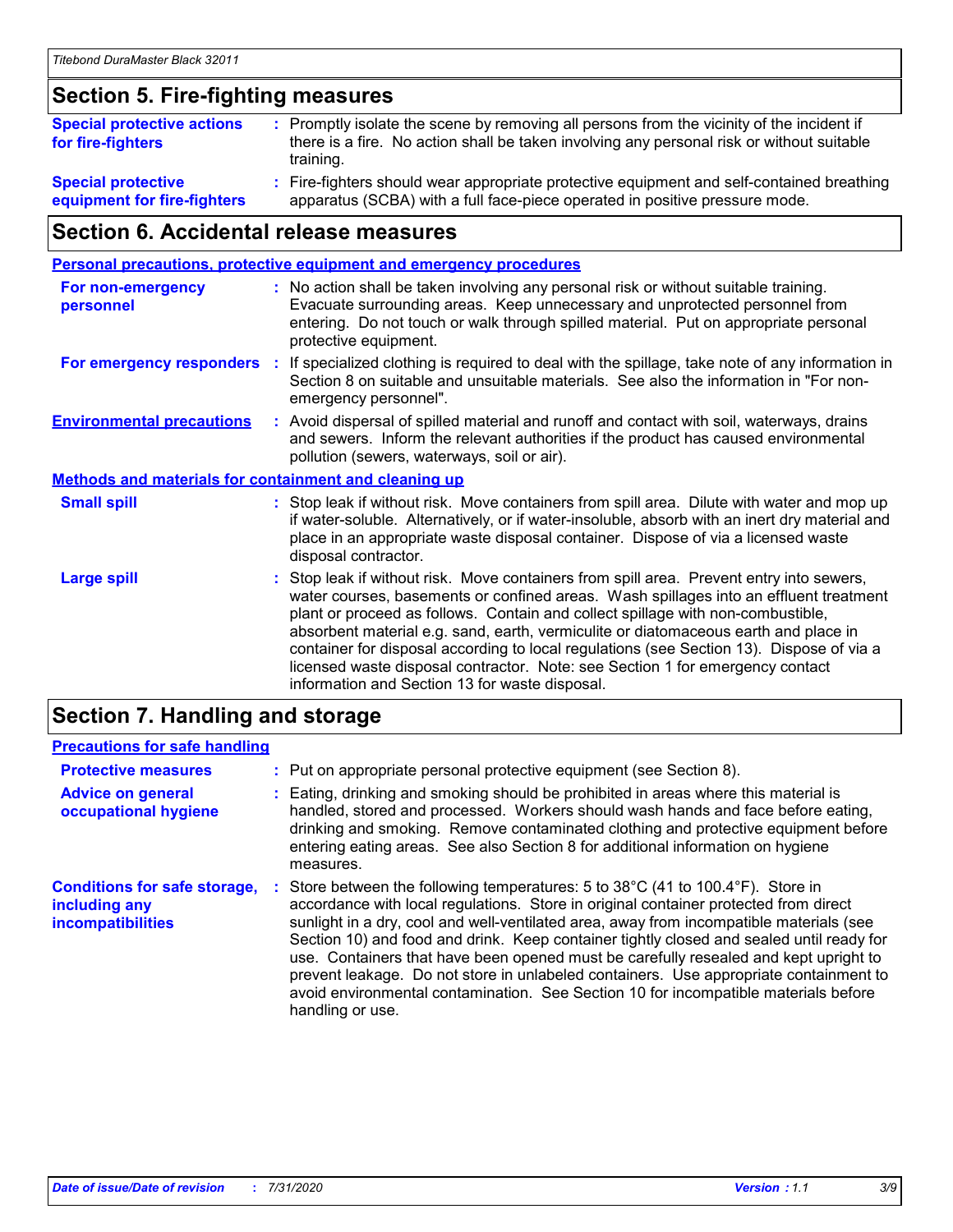# **Section 8. Exposure controls/personal protection**

#### **Control parameters**

| <b>Occupational exposure limits</b><br>None.      |                                                                                                                                                                                                                                                                                                                                                                                                   |
|---------------------------------------------------|---------------------------------------------------------------------------------------------------------------------------------------------------------------------------------------------------------------------------------------------------------------------------------------------------------------------------------------------------------------------------------------------------|
| <b>Appropriate engineering</b><br><b>controls</b> | : Good general ventilation should be sufficient to control worker exposure to airborne<br>contaminants.                                                                                                                                                                                                                                                                                           |
| <b>Environmental exposure</b><br><b>controls</b>  | : Emissions from ventilation or work process equipment should be checked to ensure<br>they comply with the requirements of environmental protection legislation. In some<br>cases, fume scrubbers, filters or engineering modifications to the process equipment<br>will be necessary to reduce emissions to acceptable levels.                                                                   |
| <b>Individual protection measures</b>             |                                                                                                                                                                                                                                                                                                                                                                                                   |
| <b>Hygiene measures</b>                           | : Wash hands, forearms and face thoroughly after handling chemical products, before<br>eating, smoking and using the lavatory and at the end of the working period.<br>Appropriate techniques should be used to remove potentially contaminated clothing.<br>Wash contaminated clothing before reusing. Ensure that eyewash stations and safety<br>showers are close to the workstation location. |
| <b>Eye/face protection</b>                        | : Safety eyewear complying with an approved standard should be used when a risk<br>assessment indicates this is necessary to avoid exposure to liquid splashes, mists,<br>gases or dusts. If contact is possible, the following protection should be worn, unless<br>the assessment indicates a higher degree of protection: safety glasses with side-<br>shields.                                |
| <b>Skin protection</b>                            |                                                                                                                                                                                                                                                                                                                                                                                                   |
| <b>Hand protection</b>                            | : Chemical-resistant, impervious gloves complying with an approved standard should be<br>worn at all times when handling chemical products if a risk assessment indicates this is<br>necessary.                                                                                                                                                                                                   |
| <b>Body protection</b>                            | : Personal protective equipment for the body should be selected based on the task being<br>performed and the risks involved and should be approved by a specialist before<br>handling this product.                                                                                                                                                                                               |
| <b>Other skin protection</b>                      | : Appropriate footwear and any additional skin protection measures should be selected<br>based on the task being performed and the risks involved and should be approved by a<br>specialist before handling this product.                                                                                                                                                                         |
| <b>Respiratory protection</b>                     | Based on the hazard and potential for exposure, select a respirator that meets the<br>appropriate standard or certification. Respirators must be used according to a<br>respiratory protection program to ensure proper fitting, training, and other important<br>aspects of use.                                                                                                                 |

# **Section 9. Physical and chemical properties**

| <b>Appearance</b>                                                       |                                               |
|-------------------------------------------------------------------------|-----------------------------------------------|
| <b>Physical state</b>                                                   | : Liquid. [Paste.]                            |
| <b>Color</b>                                                            | $:$ Black.                                    |
| Odor                                                                    | : Characteristic. [Slight]                    |
| <b>Odor threshold</b>                                                   | $:$ Not available.                            |
| рH                                                                      | $: 6.5 \text{ to } 8$                         |
| <b>Melting point</b>                                                    | $:$ Not available.                            |
| <b>Boiling point</b>                                                    | : $100^{\circ}$ C (212 $^{\circ}$ F)          |
| <b>Flash point</b>                                                      | : Closed cup: >93.333°C (>200°F) [Setaflash.] |
| <b>Evaporation rate</b>                                                 | $:$ Not available.                            |
| <b>Flammability (solid, gas)</b>                                        | : Not available.                              |
| <b>Lower and upper explosive : Not available.</b><br>(flammable) limits |                                               |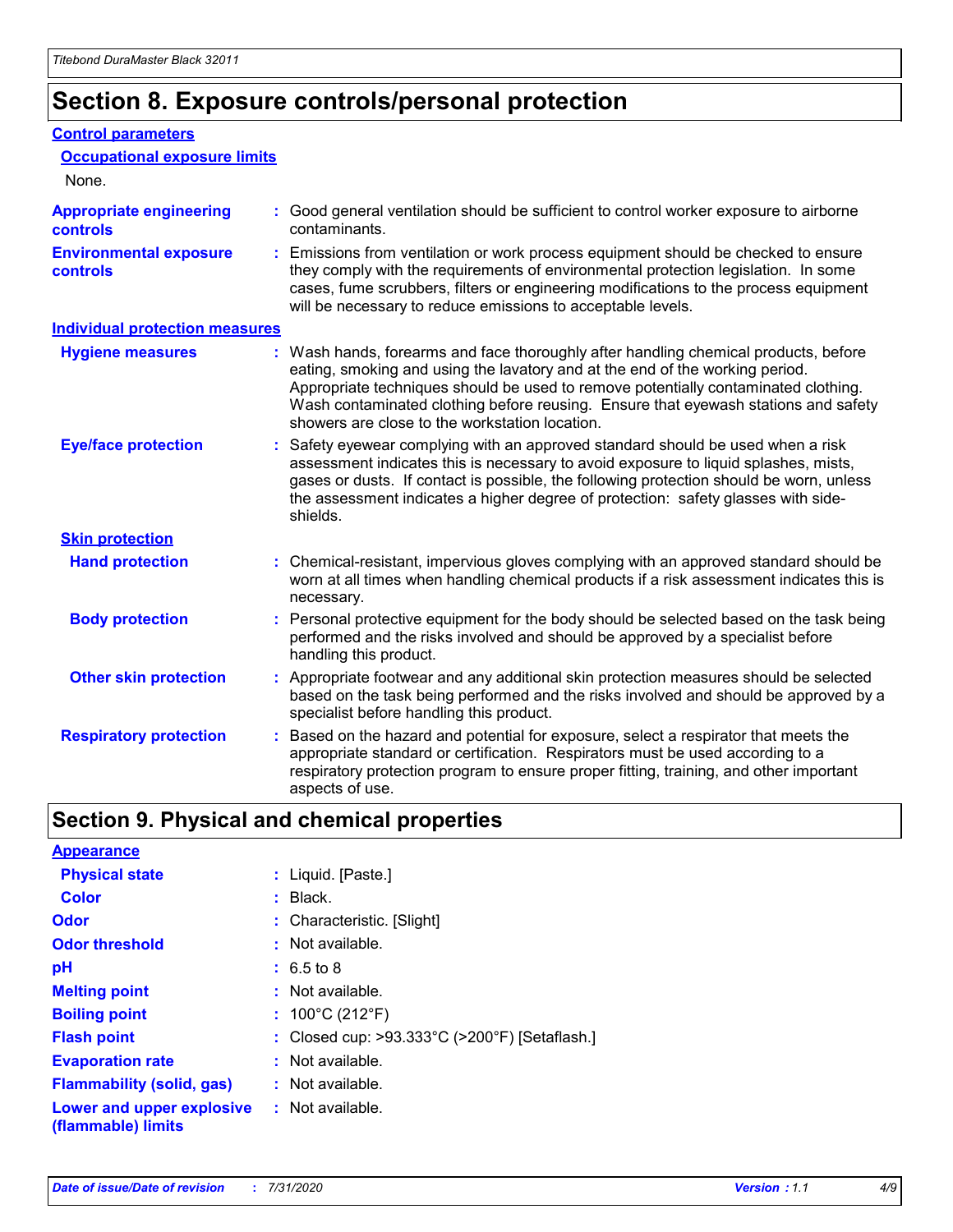## **Section 9. Physical and chemical properties**

| <b>VOC (less water, less)</b><br>exempt solvents) |    | $: 4$ g/l                                                                     |
|---------------------------------------------------|----|-------------------------------------------------------------------------------|
|                                                   |    | Not available.                                                                |
| <b>Vapor density</b>                              |    | : Not available.                                                              |
| <b>Relative density</b>                           |    | : 1.3                                                                         |
| <b>Solubility</b>                                 |    | : Very slightly soluble in the following materials: cold water and hot water. |
| <b>Solubility in water</b>                        |    | : Not available.                                                              |
| <b>Partition coefficient: n-</b><br>octanol/water |    | : Not available.                                                              |
| <b>Auto-ignition temperature</b>                  | ÷. | Not available.                                                                |
| <b>Decomposition temperature</b>                  |    | : Not available.                                                              |
| <b>Viscosity</b>                                  |    | : Not available.                                                              |

# **Section 10. Stability and reactivity**

| <b>Reactivity</b>                            | : No specific test data related to reactivity available for this product or its ingredients.              |
|----------------------------------------------|-----------------------------------------------------------------------------------------------------------|
| <b>Chemical stability</b>                    | : The product is stable.                                                                                  |
| <b>Possibility of hazardous</b><br>reactions | : Under normal conditions of storage and use, hazardous reactions will not occur.                         |
| <b>Conditions to avoid</b>                   | : No specific data.                                                                                       |
| <b>Incompatible materials</b>                | : No specific data.                                                                                       |
| <b>Hazardous decomposition</b><br>products   | : Under normal conditions of storage and use, hazardous decomposition products should<br>not be produced. |

# **Section 11. Toxicological information**

#### **Information on toxicological effects**

#### **Acute toxicity**

Not available.

#### **Irritation/Corrosion**

Not available.

#### **Sensitization**

Not available.

#### **Mutagenicity**

Not available.

#### **Carcinogenicity**

Not available.

#### **Reproductive toxicity**

Not available.

### **Teratogenicity**

Not available.

#### **Specific target organ toxicity (single exposure)**

Not available.

#### **Specific target organ toxicity (repeated exposure)** Not available.

#### **Aspiration hazard**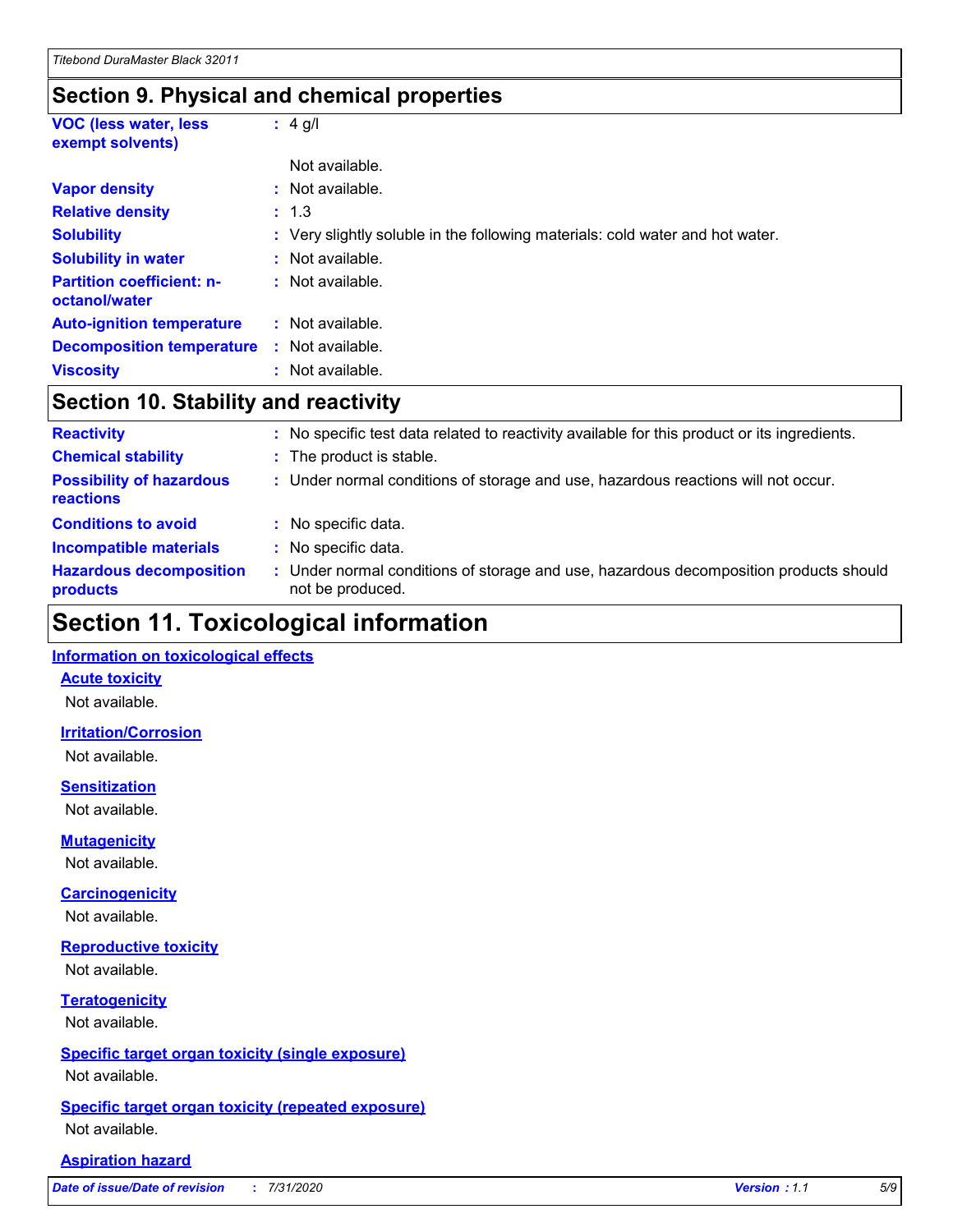# **Section 11. Toxicological information**

| Not available.                                         |                                                                                          |
|--------------------------------------------------------|------------------------------------------------------------------------------------------|
| <b>Information on the likely</b><br>routes of exposure | : Not available.                                                                         |
| <b>Potential acute health effects</b>                  |                                                                                          |
| <b>Eye contact</b>                                     | This product may irritate eyes upon contact.<br>÷.                                       |
| <b>Inhalation</b>                                      | No known significant effects or critical hazards.                                        |
| <b>Skin contact</b>                                    | No known significant effects or critical hazards.<br>t.                                  |
| <b>Ingestion</b>                                       | : No known significant effects or critical hazards.                                      |
|                                                        | Symptoms related to the physical, chemical and toxicological characteristics             |
| <b>Eye contact</b>                                     | : No specific data.                                                                      |
| <b>Inhalation</b>                                      | : No specific data.                                                                      |
| <b>Skin contact</b>                                    | : No specific data.                                                                      |
| <b>Ingestion</b>                                       | : No specific data.                                                                      |
|                                                        | Delayed and immediate effects and also chronic effects from short and long term exposure |
| <b>Short term exposure</b>                             |                                                                                          |
| <b>Potential immediate</b><br>effects                  | : Not available.                                                                         |
| <b>Potential delayed effects</b>                       | : Not available.                                                                         |
| <b>Long term exposure</b>                              |                                                                                          |
| <b>Potential immediate</b><br>effects                  | : Not available.                                                                         |
| <b>Potential delayed effects</b>                       | : Not available.                                                                         |
| <b>Potential chronic health effects</b>                |                                                                                          |
| Not available.                                         |                                                                                          |
| <b>General</b>                                         | : No known significant effects or critical hazards.                                      |
| <b>Carcinogenicity</b>                                 | No known significant effects or critical hazards.                                        |
| <b>Mutagenicity</b>                                    | No known significant effects or critical hazards.<br>t.                                  |
| <b>Teratogenicity</b>                                  | No known significant effects or critical hazards.                                        |
| <b>Developmental effects</b>                           | No known significant effects or critical hazards.                                        |
| <b>Fertility effects</b>                               | No known significant effects or critical hazards.                                        |
| <b>Numerical measures of toxicity</b>                  |                                                                                          |
| <b>Acute toxicity estimates</b>                        |                                                                                          |

Not available.

# **Section 12. Ecological information**

|                                                         | ັ                                                   |              |     |
|---------------------------------------------------------|-----------------------------------------------------|--------------|-----|
| <b>Toxicity</b>                                         |                                                     |              |     |
| Not available.                                          |                                                     |              |     |
| <b>Persistence and degradability</b>                    |                                                     |              |     |
| Not available.                                          |                                                     |              |     |
| <b>Bioaccumulative potential</b>                        |                                                     |              |     |
| Not available.                                          |                                                     |              |     |
| <b>Mobility in soil</b>                                 |                                                     |              |     |
| <b>Soil/water partition</b><br><b>coefficient (Koc)</b> | : Not available.                                    |              |     |
| <b>Other adverse effects</b>                            | : No known significant effects or critical hazards. |              |     |
| Date of issue/Date of revision                          | 7/31/2020                                           | Version: 1.1 | 6/9 |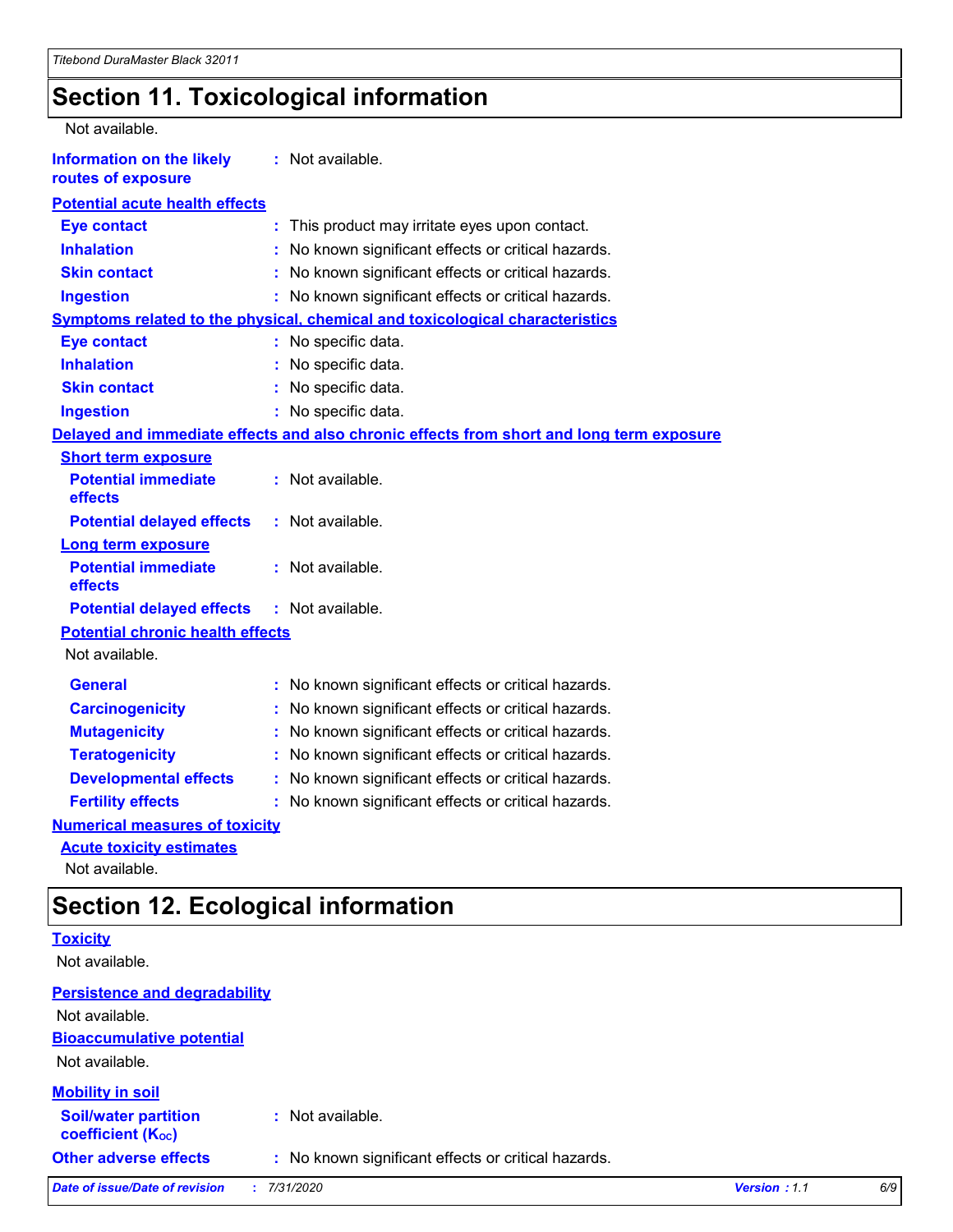# **Section 13. Disposal considerations**

#### **Disposal methods :**

The generation of waste should be avoided or minimized wherever possible. Disposal of this product, solutions and any by-products should at all times comply with the requirements of environmental protection and waste disposal legislation and any regional local authority requirements. Dispose of surplus and non-recyclable products via a licensed waste disposal contractor. Waste should not be disposed of untreated to the sewer unless fully compliant with the requirements of all authorities with jurisdiction. Waste packaging should be recycled. Incineration or landfill should only be considered when recycling is not feasible. This material and its container must be disposed of in a safe way. Empty containers or liners may retain some product residues. Avoid dispersal of spilled material and runoff and contact with soil, waterways, drains and sewers.

# **Section 14. Transport information**

|                                      | <b>DOT</b><br><b>Classification</b> | <b>TDG</b><br><b>Classification</b> | <b>Mexico</b><br><b>Classification</b> | <b>ADR/RID</b>           | <b>IMDG</b>              | <b>IATA</b>              |
|--------------------------------------|-------------------------------------|-------------------------------------|----------------------------------------|--------------------------|--------------------------|--------------------------|
| <b>UN number</b>                     | Not regulated.                      | Not regulated.                      | Not regulated.                         | Not regulated.           | Not regulated.           | Not regulated.           |
| <b>UN proper</b><br>shipping name    | $\qquad \qquad -$                   | $\qquad \qquad -$                   |                                        |                          |                          | $\overline{\phantom{0}}$ |
| <b>Transport</b><br>hazard class(es) | $\overline{\phantom{a}}$            | $\overline{\phantom{a}}$            | $\overline{\phantom{a}}$               | $\overline{\phantom{a}}$ | $\overline{\phantom{a}}$ | $\overline{\phantom{a}}$ |
| <b>Packing group</b>                 | $\overline{\phantom{a}}$            |                                     |                                        | -                        |                          | -                        |
| <b>Environmental</b><br>hazards      | No.                                 | No.                                 | No.                                    | No.                      | No.                      | No.                      |

# **Section 15. Regulatory information**

#### **U.S. Federal regulations SARA 302/304** No products were found. **Composition/information on ingredients**

#### **SARA 304 RQ :** Not applicable.

# **SARA 311/312**

**Classification :** Not applicable.

#### **Composition/information on ingredients**

No products were found.

| <b>State regulations</b> |                                      |
|--------------------------|--------------------------------------|
| <b>Massachusetts</b>     | : None of the components are listed. |
| <b>New York</b>          | : None of the components are listed. |
| <b>New Jersey</b>        | : None of the components are listed. |
| <b>Pennsylvania</b>      | : None of the components are listed. |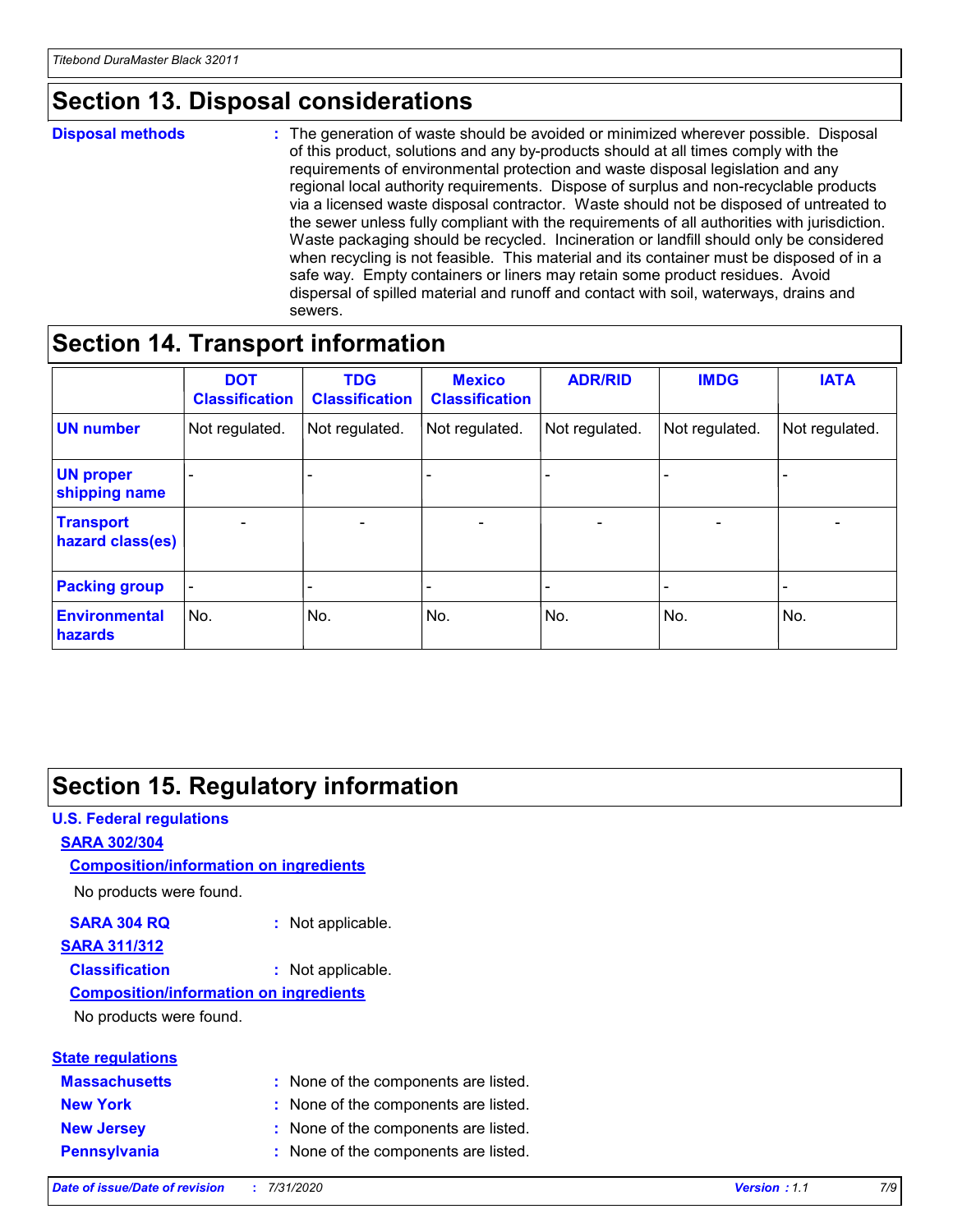# **Section 15. Regulatory information**

#### **California Prop. 65**

This product does not require a Safe Harbor warning under California Prop. 65.

#### **International regulations**

**Chemical Weapon Convention List Schedules I, II & III Chemicals**

Not listed.

#### **Montreal Protocol**

Not listed.

**Stockholm Convention on Persistent Organic Pollutants** Not listed.

**UNECE Aarhus Protocol on POPs and Heavy Metals**

Not listed.

#### **Inventory list**

**China :** Not determined.

**United States TSCA 8(b) inventory**

**:** All components are active or exempted.

# **Section 16. Other information**

**Hazardous Material Information System (U.S.A.)**



**Caution: HMIS® ratings are based on a 0-4 rating scale, with 0 representing minimal hazards or risks, and 4 representing significant hazards or risks. Although HMIS® ratings and the associated label are not required on SDSs or products leaving a facility under 29 CFR 1910.1200, the preparer may choose to provide them. HMIS® ratings are to be used with a fully implemented HMIS® program. HMIS® is a registered trademark and service mark of the American Coatings Association, Inc.**

**The customer is responsible for determining the PPE code for this material. For more information on HMIS® Personal Protective Equipment (PPE) codes, consult the HMIS® Implementation Manual.**

#### **National Fire Protection Association (U.S.A.)**



**Reprinted with permission from NFPA 704-2001, Identification of the Hazards of Materials for Emergency Response Copyright ©1997, National Fire Protection Association, Quincy, MA 02269. This reprinted material is not the complete and official position of the National Fire Protection Association, on the referenced subject which is represented only by the standard in its entirety.**

**Copyright ©2001, National Fire Protection Association, Quincy, MA 02269. This warning system is intended to be interpreted and applied only by properly trained individuals to identify fire, health and reactivity hazards of chemicals. The user is referred to certain limited number of chemicals with recommended classifications in NFPA 49 and NFPA 325, which would be used as a guideline only. Whether the chemicals are classified by NFPA or not, anyone using the 704 systems to classify chemicals does so at their own risk.**

#### **Procedure used to derive the classification**